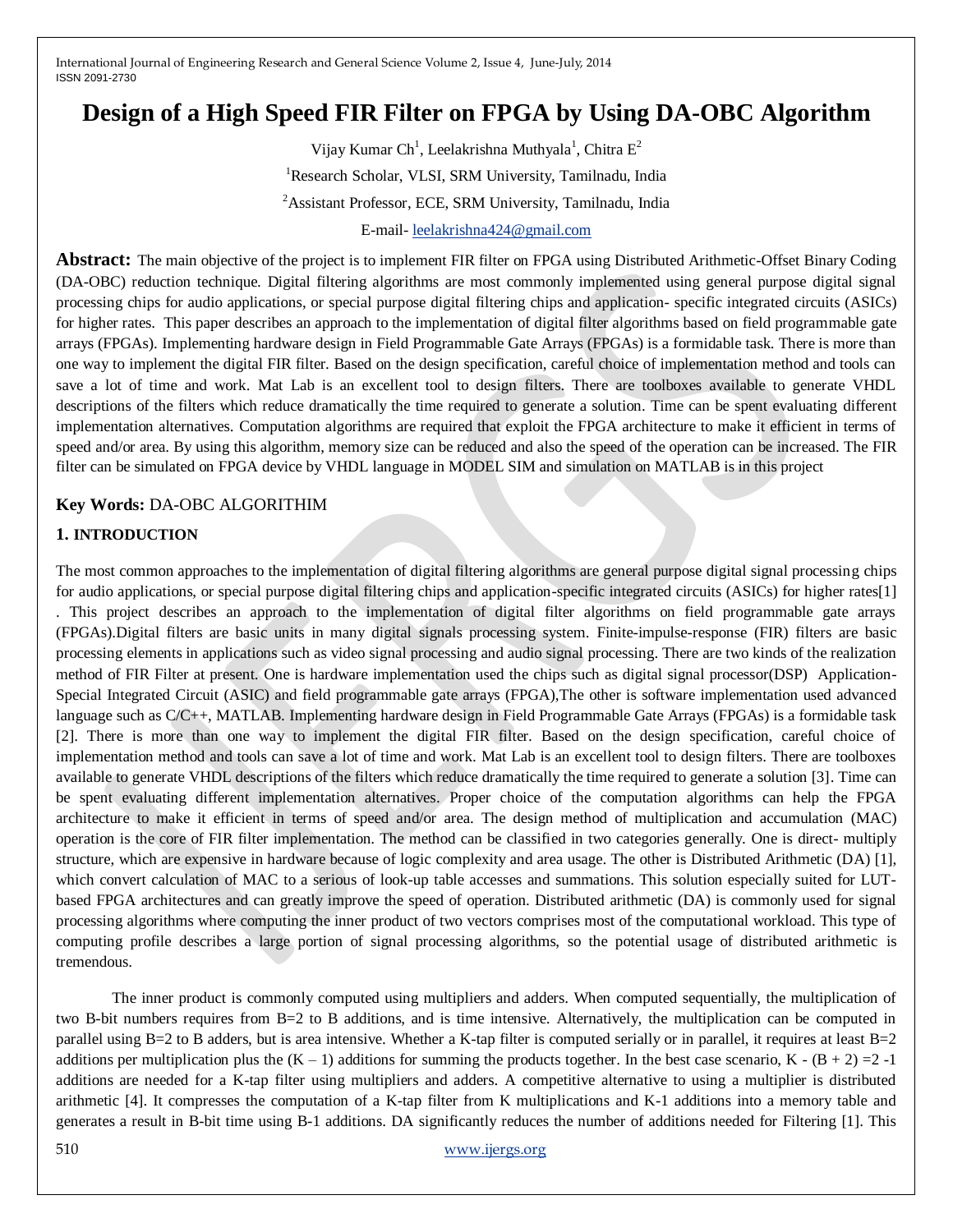reduction is particularly noticeable for filters with high bit precision. This reduction in the computational workload is a result of storing the pre computed partial sums of the filter coefficients in the memory table. When compared with other alternatives, distributed arithmetic requires fewer arithmetic computing resources and no multipliers. This aspect of distributed arithmetic is a favorable one for computing environments with limited computational resources, especially multipliers [3]. This type of computing environments can be found on older field-programmable gate arrays (FPGAs) and low-end, low-cost FPGAs. By using distributed arithmetic, these types of devices can be used for low latency, area constrained, high-order filters. Implementing such a filter using a multiplier based approach would be difficult.

## **Digital Filters**

Digital filters are used extensively in all areas of electronic industry. This is because Digital filters have the potential to attain much better signal to noise ratios than analog filters and at each intermediate stage the analog filter adds more noise to the signal, the digital filter performs noiseless mathematical operations at each intermediate step in the transform[5]. As the digital filters have emerged as a strong option for removing noise, shaping spectrum, and minimizing inter-symbol interference in communication architectures. These filters have become popular because their precise reproducibility allows design engineers to achieve performance levels that are difficult to obtain with analog filters. FIR and IIR filters are the two common filter forms. A drawback of IIR filters is that the closedform IIR designs are preliminary limited to low pass, band pass, and high pass filters, etc. Furthermore, these designs generally disregard the phase response of the filter. For example, with a relatively simple computational procedure we may obtain excellent amplitude response characteristics with an elliptic low pass filter while the phase response will be very nonlinear. In designing filters and other signal-processing system that pass some portion of the frequency band undistorted, it is desirable to have approximately constant frequency response magnitude and zero phases in that band [2]. For casual systems, zero phases are not attainable, and consequently, some phase distortion must be allowed. As the effect of linear phase with integer slope is a simple time shift. A nonlinear phase, on the other hand, can have a major effect on the shape of a signal, even when the frequency-response magnitude is constant. Thus, in many situations it is particularly desirable to design systems to have exactly or approximately linear phase. Compare to IIR filers, FIR filters can have precise linear phase. Also, in the case of FIR filters, closed-form design equations do not exist. While the window Method can be applied in a straightforward manner, some iteration may be necessary to meet a prescribed specification. The window method and most algorithmic methods afford the possibility of approximating more arbitrary frequency response Characteristics with little more difficulty than is encountered in the design of low pass filters [4]. Also, it appears that the design problem for FIR filters is much more under control than the IIR design problem because there is an optimality theorem for FIR filters that is meaningful in a wide range of practical situations. The magnitude and phase plots provide an estimate of how the filter will perform; however, to determine the true response, the filter must be simulated in a system model using either calculated or recorded input data. The creation and analysis of representative data can be a complex task. Most of the filter algorithms require multiplication and addition in real-time. The unit carrying out this function is called MAC (multiply accumulate). Depends on how good the MAC is, the better MAC the better performance can be obtained. Once a correct filter response has been determined and a coefficient table has been generated, the second step is to design the hardware architecture. The hardware designer must choose between area, performance, quantization, architecture, and response.

#### **Design and implementation of digital FIR filter**

511 [www.ijergs.org](http://www.ijergs.org/) MATLAB combines the high-level, mathematical language with an extensive set of pre-defined functions to assist in the creation and analysis of filter data. Toolbox are available for designing filter response and generating coefficient tables, each with varying levels of sophistication. Graphical filter design tools provide selections for specifying pass band, filter order, and design methods, as well as provide plots of the response of the filter to various standard forms of inputs[5]. FDA tool from The Math Works, which can generate a behavioral model and coefficient tables. Once a correct filter response has been determined and hardware architecture has been defined, the implementation can be carried out. Three choices of technology exist for the implementation of filter algorithms. These are: Programmable DSP chips, ASICs and FPGAs. At the heart of the filter algorithm is the multiply-accumulate operation; Programmable DSP chips typically have only one MAC unit that can perform one MAC in less than a clock cycle. DSP processors or programmable DSP chips are flexible, but they might not be fast enough. The reason is that the DSP processor is general purpose and has architecture that constantly requires instructions to be fetched, decoded and executed. ASICs can have multiple dedicated MACs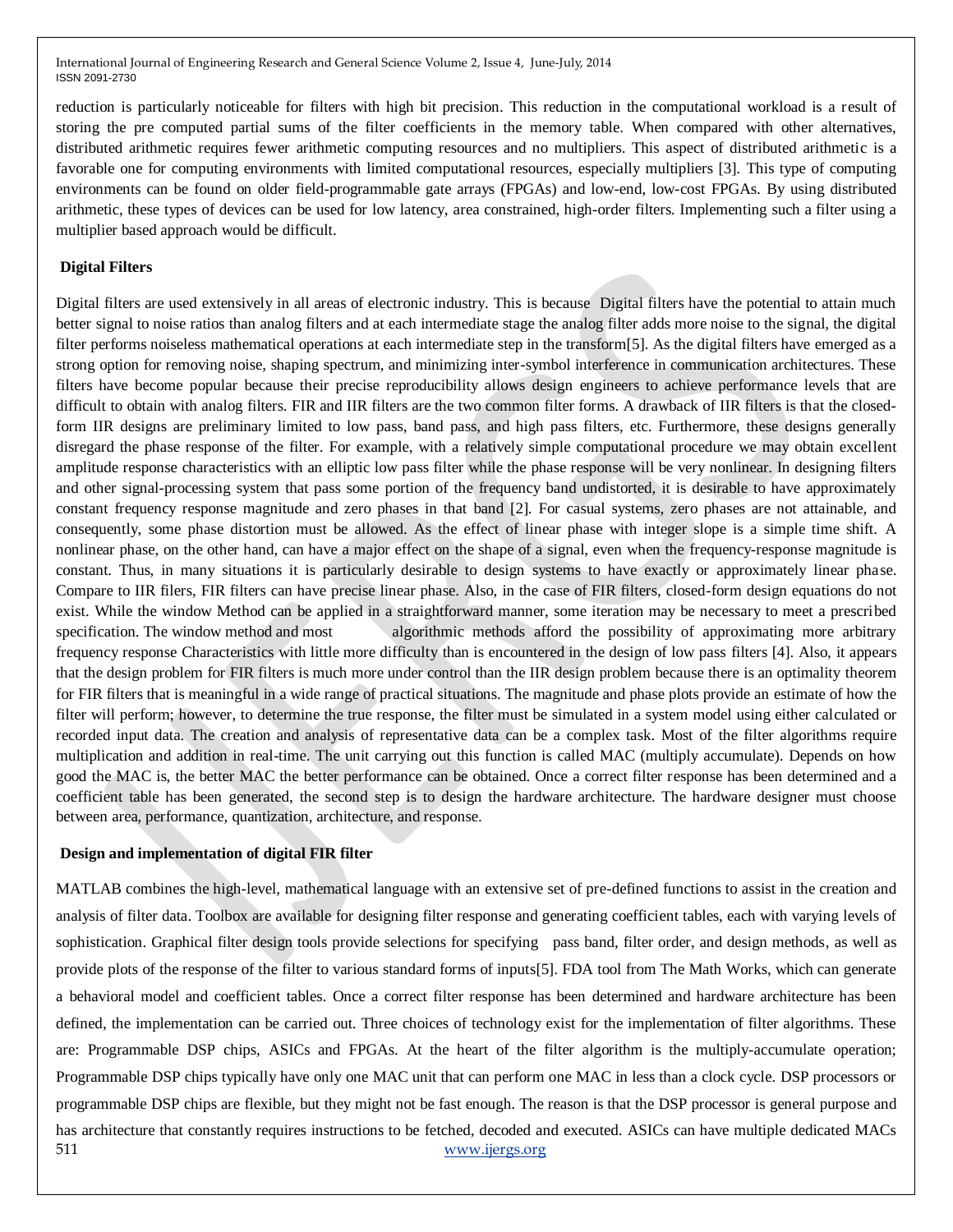that perform DSP functions in parallel. But, they have high cost for low volume production and the inability to make design modifications after production makes them less attractive. FPGAs have been praised for their ability to implement filters since the introduction of DSP savvy architectures . Which can be efficiently realized using dedicated DSP resources on these devices. More than 500 dedicated multiply-accumulate blocks are now available, making them exceptionally well suited for high-performance, highorder filtering applications that benefit from a parallel, non-resource shared hardware architecture. In this particular project, FPGA has been chosen as the implementation tool. To program FPGA, hardware description language is needed. VHDL synthesis offers an easy way to target a model towards different implementation.

## **Architecture of FIR Filter by Using DA-OBC coding unit**



## **FIR Filter Using shift register**

One of the most fundamental elements for a DSP system is an FIR Filter Impulse Response – A set of FIR coefficients, which represent all possible frequencies.

Tap - A coefficient/delay pair. The number of FIR taps is an indication of the amount of memory required to implement the filter. DUE to the intensive use of FIR filters in video and communication systems[3], high performance in speed, area and power consumption is demanded. Basically, digital filters are used to modify the characteristic of signals in time and frequency domain and have been recognized as primary digital signal processing operations. They are typically implemented as multiply and accumulate (MAC) algorithms with the use of special DSP devices and how MAC is implemented with N multiplications and (N-1) additions per sample to compute the result



**FIR Filter Using shift register**

## **FIR Filter Using Distributed Arithmetic**

Distributed Arithmetic (DA) is a different approach for implementing digital filters[2]. The basic idea is to replace all multiplications and additions by a table and a shifter accumulator. DA relies on the fact that the filter coefficients in are known, so multiplying  $c[n]x[n]$  becomes a multiplication with a constant Distributed Arithmetic (DA) can be used to compute sum of products. Many DSP algorithms like convolution and correlation are formulated in a sum of products (SOP) fashion.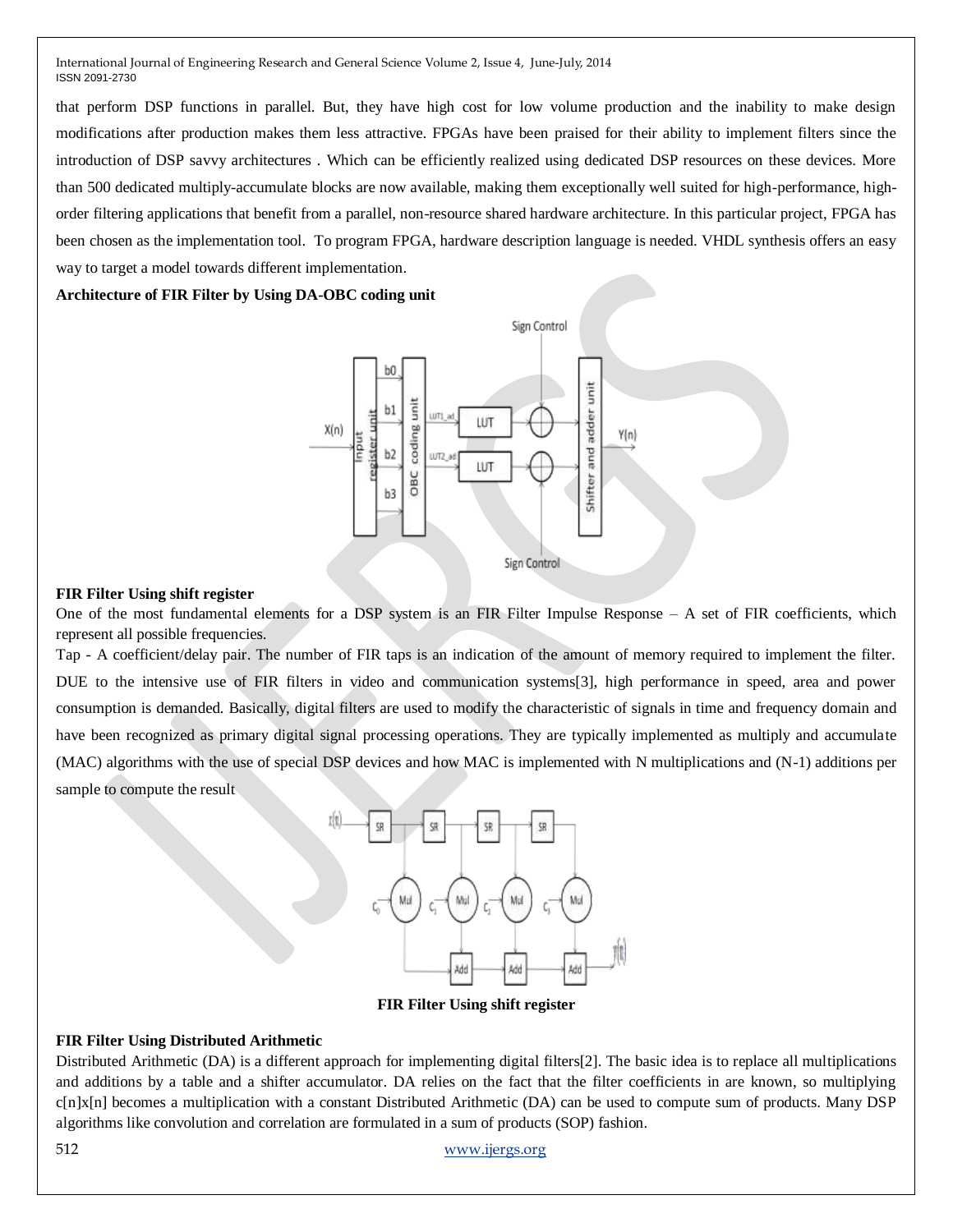

**Flow Chart Diagram**

#### **Multiplication in FPGA**

Multiplication is basically a shift add operation. There are, however, many variations on how to do it. Some are more suitable for FPGA use than others. Bit parallel multiplier are of two main types, array and tree multipliers. Because of speed and power consideration, the selection, here, is a tree multiplier structure. There are many tree structures one of them is Wallace tree. A Wallace tree is an implementation of an adder tree designed for minimum propagation delay. Rather than completely adding the partial products in pairs like the ripple adder tree does, the Wallace tree sums up all the bits of the same weights in a merged tree. Usually full adders are used, so that 3 equally weighted bits are combined to produce two bits: one (the carry) with weight of n+1 and the other (the sum) with weight n. Each layer of the tree, therefore, reduces the number of vectors by a factor of 3:2. The tree has as many layers as is necessary to reduce the number of vectors to two (a carry and a sum).The structure for this type of multiplier Wallace tree is a tree of carry-save adders. A carry save adder consists of full adders like the more familiar ripple adders, but the carry output from each bit is brought out to form second result vector rather than being wired to the next most significant bit. The carry vector is 'saved' to be combined with the sum later, A Wallace tree multiplier is one that uses a Wallace tree to combine the partial products from a field of 1x n multipliers (made of AND gates). If the Wallace tree combined with a fast adder can offer a significant advantage there. As Wallace tree is optimal in speed but it has a complicated routing, which in makes it impractical to implement since the cells in the tree has different loads and must be individually optimized, so a modification for fast parallel multiplier using both Wallace tree and Booth algorithms the overturned-Stairs adder is one of the modification of the Wallace tree which has the same speed of Wallace tree and is sufficient for most DSP and communication application.

#### **BOOTH MULTIPLIER**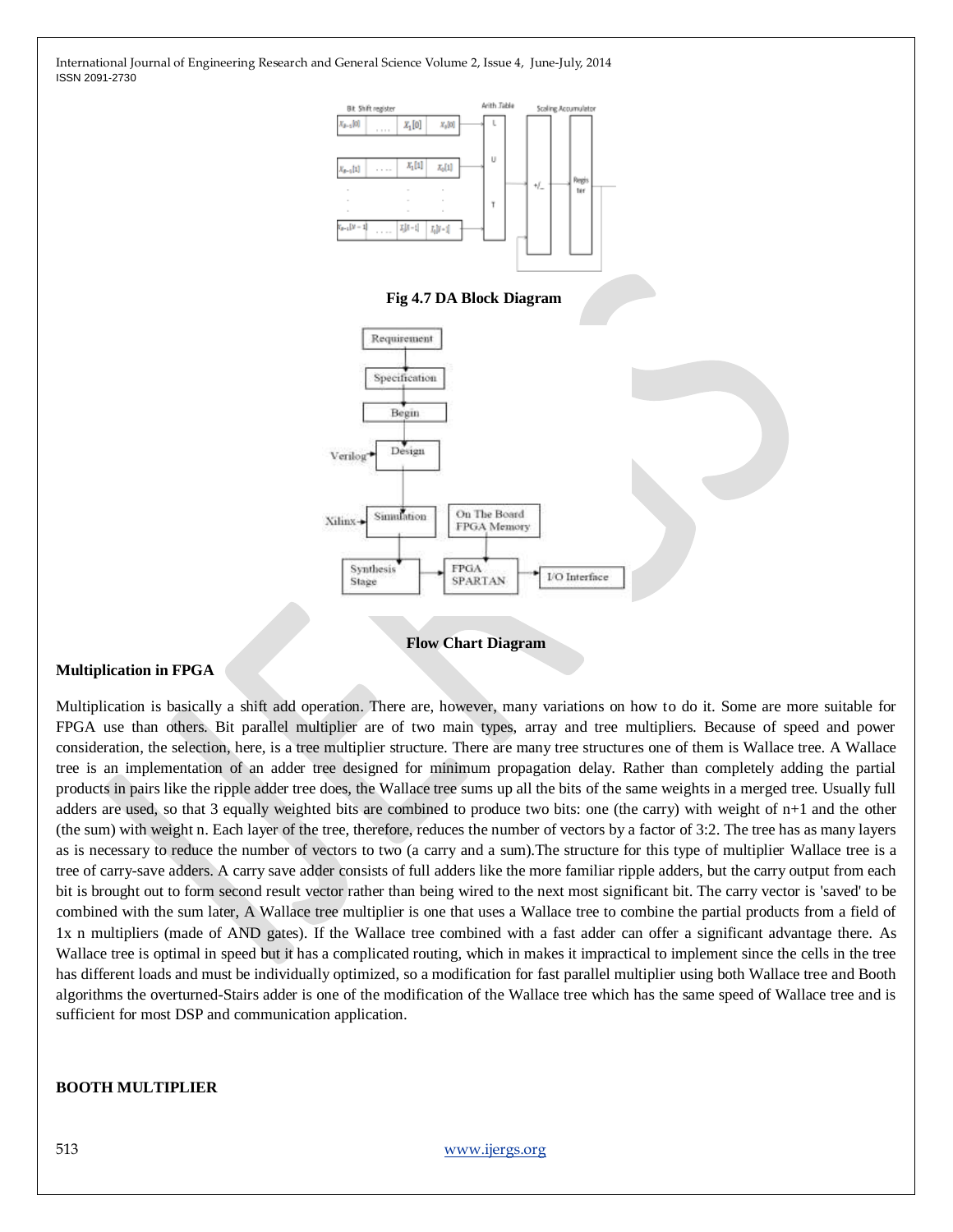A power-efficient twin-precision modified-Booth multiplier is presented. For full-precision operation (16-bit inputs), the twinprecision modified-Booth multiplier shows an insignificant increase of critical-path delay (0.4% or 32 PHS) compared to a conventional multiplier. To cancel the power overhead of extra logic and to achieve overall power reduction, the implemented 16-bit twin-precision multiplier needs to run in dual 8-bit mode for more than 4.4% of its computations. Recent development of embedded systems indicates an increased interest in reconfigurable functional units that dynamically can make the data path adapt to varying computational needs. A system may need to switch between, for example, one application for speech encoding that requires functional units operating at 8-bit precision and another application that is based on 16-bit functional units to perform audio decoding. The twinprecision multiplier can switch between N bit and N/2-bit precision multiplications without significant performance or area overhead. Previous work introduced a twin-precision technique for radix-2 tree multipliers, but when higher performance is needed, multipliers with higher radix than two may be an option. In this paper we therefore explore the possibility of implementing the twin-precision concept on modified-Booth multipliers.

## **CARRY-SAVE-ADDER**

Carry-save-adder(CSA) is the most often used type of operation in implementing a fast computation of arithmetic's of register-transfer level design in industry. This paper establishes a relationship between the properties of arithmetic computations and several op- timing transformations using CSAs to derive consistently better qualities of results than those of manual implementations. In particular, we introduce two important concepts, operation-duplication and operation-split, which are the main driving techniques of our algorithm for achieving an extensive utilization of CSAs. Experimental results from a set of typical arithmetic computations found in industry designs indicate that automating CSA optimization with our algorithm produces designs with significantly faster timing and less



**Circuit Design of 8-tap FIR Filter in Matlab**



**Mat lab Results:**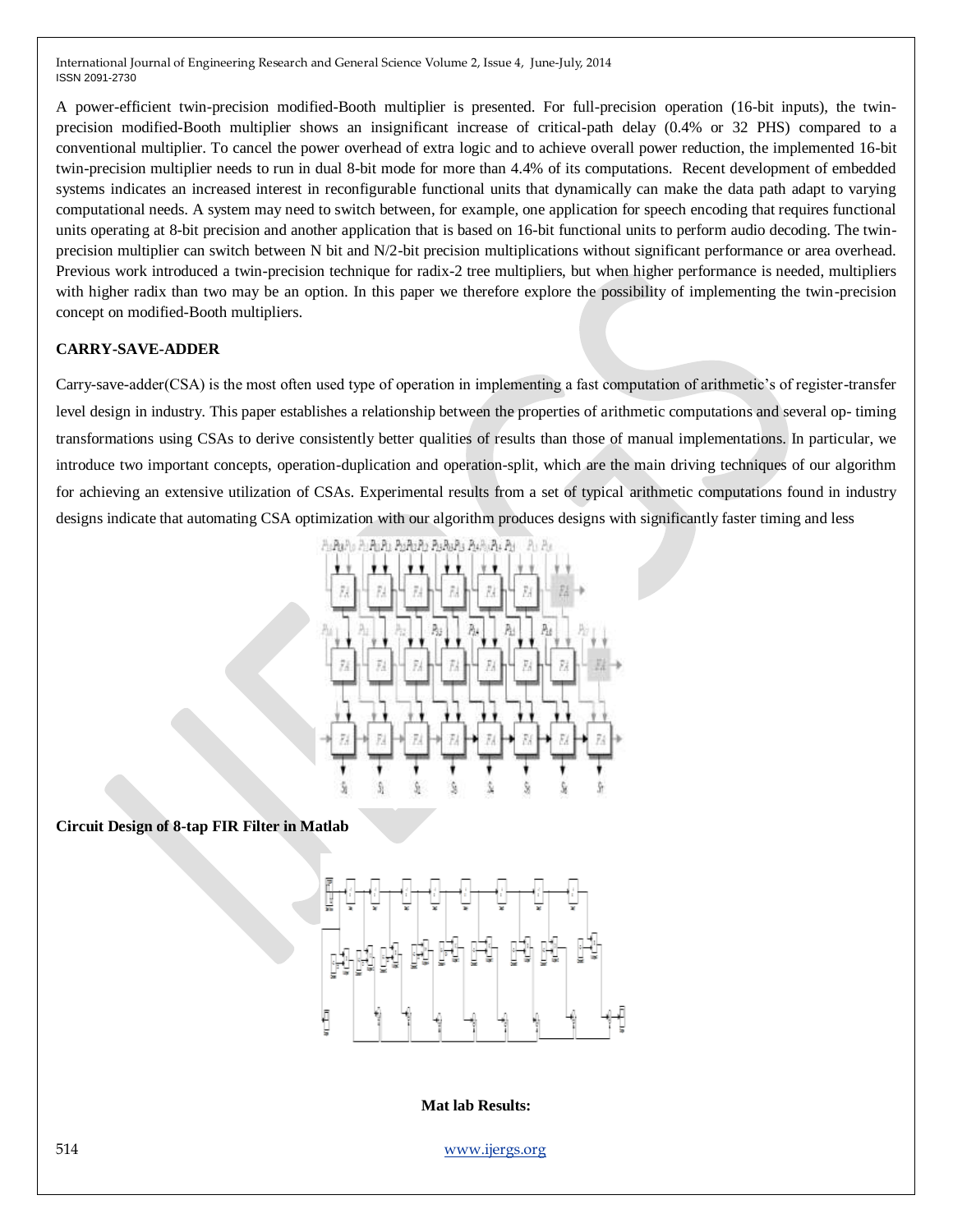

8-tap FIR Filter input signal



8-tap FIR Filter output signal

Here the Low Pass FIR Filter the present input signal and the output signal is to be same there is no loss of noise at the output signal without any loss of data. In this X-axis is for time period in micro seconds and Y-axis is amplitude the band width is 10 kHz.



**5.2. ModelSim results:**

 The simulated result of FIR Filter by DA\_OBC algorithm for 8 order LUT. In this we are taking the input as 10 it will multiply with each bit value and added simultaneously for all 8 ordered inputs, we get the outputs as 90,280,630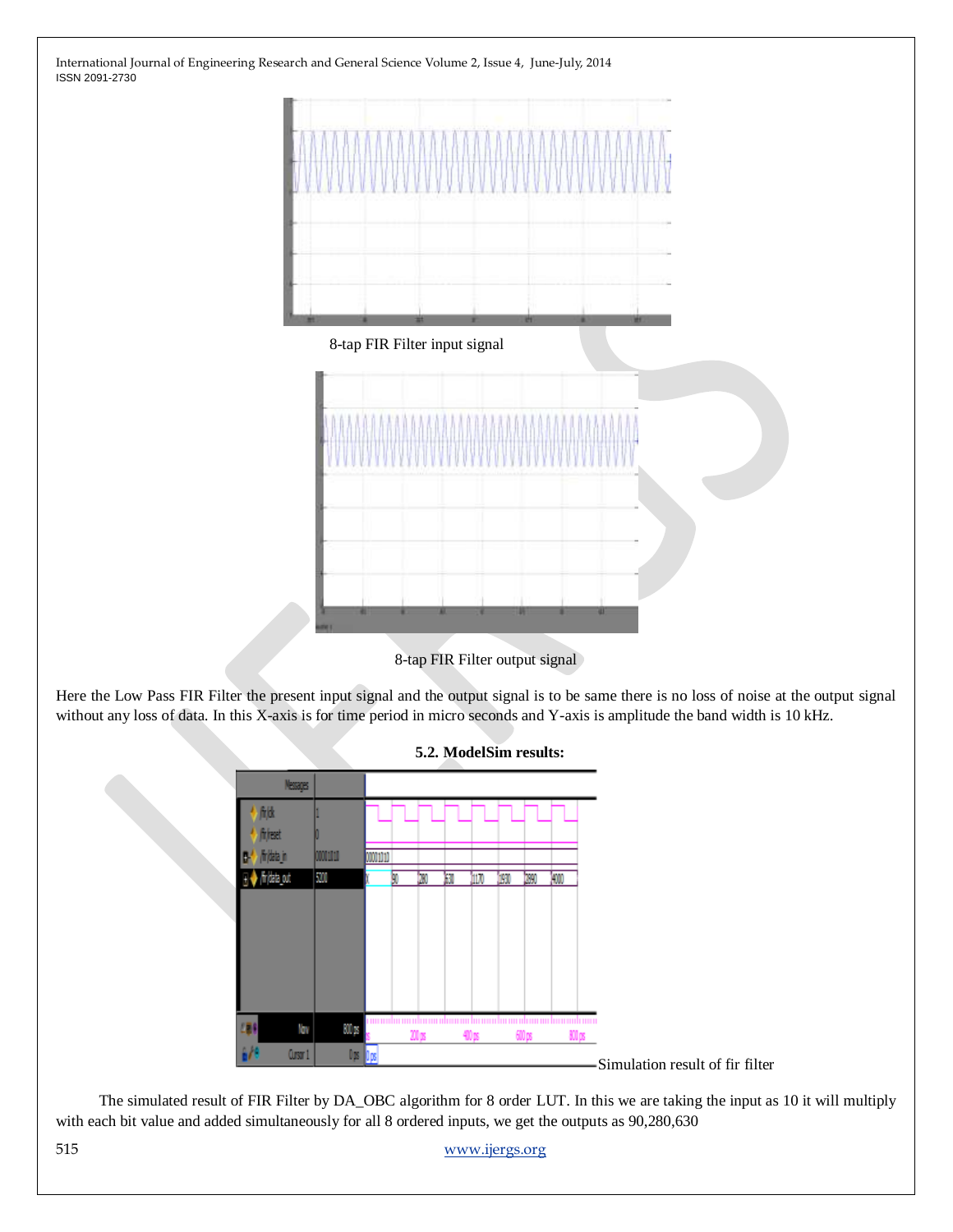### **5.3. Xilinx simulated results**

| 34 Vai Romr Staff                           |                                                                               |                                                 |                     |                                                         |                |
|---------------------------------------------|-------------------------------------------------------------------------------|-------------------------------------------------|---------------------|---------------------------------------------------------|----------------|
|                                             | AUD X ** A = 273 35 + 275 + 27 + 20                                           |                                                 |                     |                                                         |                |
|                                             |                                                                               |                                                 |                     |                                                         |                |
|                                             |                                                                               |                                                 |                     |                                                         |                |
|                                             |                                                                               |                                                 |                     |                                                         |                |
|                                             |                                                                               |                                                 |                     |                                                         |                |
|                                             |                                                                               |                                                 |                     |                                                         |                |
|                                             |                                                                               |                                                 |                     |                                                         |                |
|                                             |                                                                               |                                                 |                     |                                                         |                |
|                                             |                                                                               |                                                 |                     |                                                         | D              |
|                                             |                                                                               |                                                 |                     |                                                         |                |
|                                             |                                                                               |                                                 |                     |                                                         |                |
|                                             |                                                                               |                                                 |                     |                                                         |                |
|                                             |                                                                               |                                                 |                     |                                                         |                |
|                                             |                                                                               |                                                 |                     |                                                         |                |
|                                             |                                                                               |                                                 |                     |                                                         |                |
|                                             |                                                                               |                                                 |                     |                                                         |                |
|                                             | <b>BANGKAHAGARS</b>                                                           | 里                                               |                     |                                                         | $-0.81$        |
|                                             | <b>Delta Stech of Automobiles</b>                                             |                                                 |                     | President of Entrance Roads, Paul Lines, Lines, ARE The |                |
|                                             | - E has satisfied and I - A has sales located  In A fact the fact to the sale | <b>Jeres Ave</b>                                |                     | ij.<br><b>SANJALON/JAAJALTE</b>                         |                |
|                                             |                                                                               | Tue.<br>s                                       |                     | <b>RAYLINGTAL ANALYSIS</b><br>all for                   |                |
|                                             |                                                                               |                                                 | <b>Dividinize</b>   | <b>Built Air Car Link Ink Text</b>                      |                |
|                                             |                                                                               |                                                 |                     |                                                         | <b>CANOTIC</b> |
|                                             | The Edit View Project Source Process Alleston Hule                            | ○ ● 日夜 右   200 × 00 2 22 X X 2 2 四 キニコウ 2 ¥ あま… | <b>UNLINE ARMIT</b> | ⊞                                                       | 581            |
|                                             |                                                                               | ■富田 春気気改写 マ 国 セシ イルキヨロセ まあり目白アモ あき巻             |                     |                                                         |                |
| PERMIT NATION                               |                                                                               |                                                 |                     |                                                         |                |
|                                             |                                                                               |                                                 |                     |                                                         |                |
| 2 情報中小()                                    |                                                                               |                                                 |                     |                                                         |                |
| ¥=                                          |                                                                               |                                                 |                     |                                                         |                |
| Unit field<br>Gol last:                     |                                                                               | filter_in(7:0) filter_out(15:0)                 |                     |                                                         |                |
| $54 = 1$                                    |                                                                               |                                                 |                     |                                                         |                |
| <b>TM App</b><br>tia                        |                                                                               |                                                 |                     |                                                         |                |
| ベン million 前の                               |                                                                               | clk                                             |                     |                                                         |                |
|                                             |                                                                               |                                                 |                     |                                                         |                |
| ø<br>Atd Buring Ref.                        |                                                                               |                                                 |                     |                                                         |                |
| Direktor Sola<br>π                          |                                                                               | reset                                           |                     |                                                         |                |
| <b>Vestbeg-12</b><br>D<br>Degriftie  <br>٠y |                                                                               |                                                 |                     |                                                         |                |
| 15<br><b>Ser Dream</b>                      |                                                                               |                                                 |                     |                                                         |                |
| B fances at<br><b>DOM: NY</b>               |                                                                               |                                                 |                     |                                                         |                |
| $+$ [come                                   |                                                                               |                                                 |                     |                                                         |                |
| $\sim 10^{-3}$<br><sup>1</sup> E Fordered   | Ban Aidm Im at fair                                                           |                                                 |                     |                                                         |                |

The RTL schematic report of Booth multiplier with Carry-Save-Adder in DA-OBC coding unit working for the FIR Filter. The above simulated results explain how the booth multiplier and carry-save-adder operates the FIR filter in DA-OBC coding unit in this Booth Multiplier multiplies the operands and automatically add it to the carry-save-adder .

## **ANALYSIS REPORT OF MULTIPLIER AND ADDERS BY DA-OBC**

| Power                              |                                          |  |  |  |  |  |
|------------------------------------|------------------------------------------|--|--|--|--|--|
| Power summary:                     | $I(mA)$ $P(mW)$                          |  |  |  |  |  |
|                                    |                                          |  |  |  |  |  |
| Total estimated power consumption: | 42                                       |  |  |  |  |  |
| Timing and memory report           |                                          |  |  |  |  |  |
| Total                              | $7.165ns$ (6.364ns logic, 0.801ns route) |  |  |  |  |  |
|                                    |                                          |  |  |  |  |  |

NORMAL MULTIPLIER